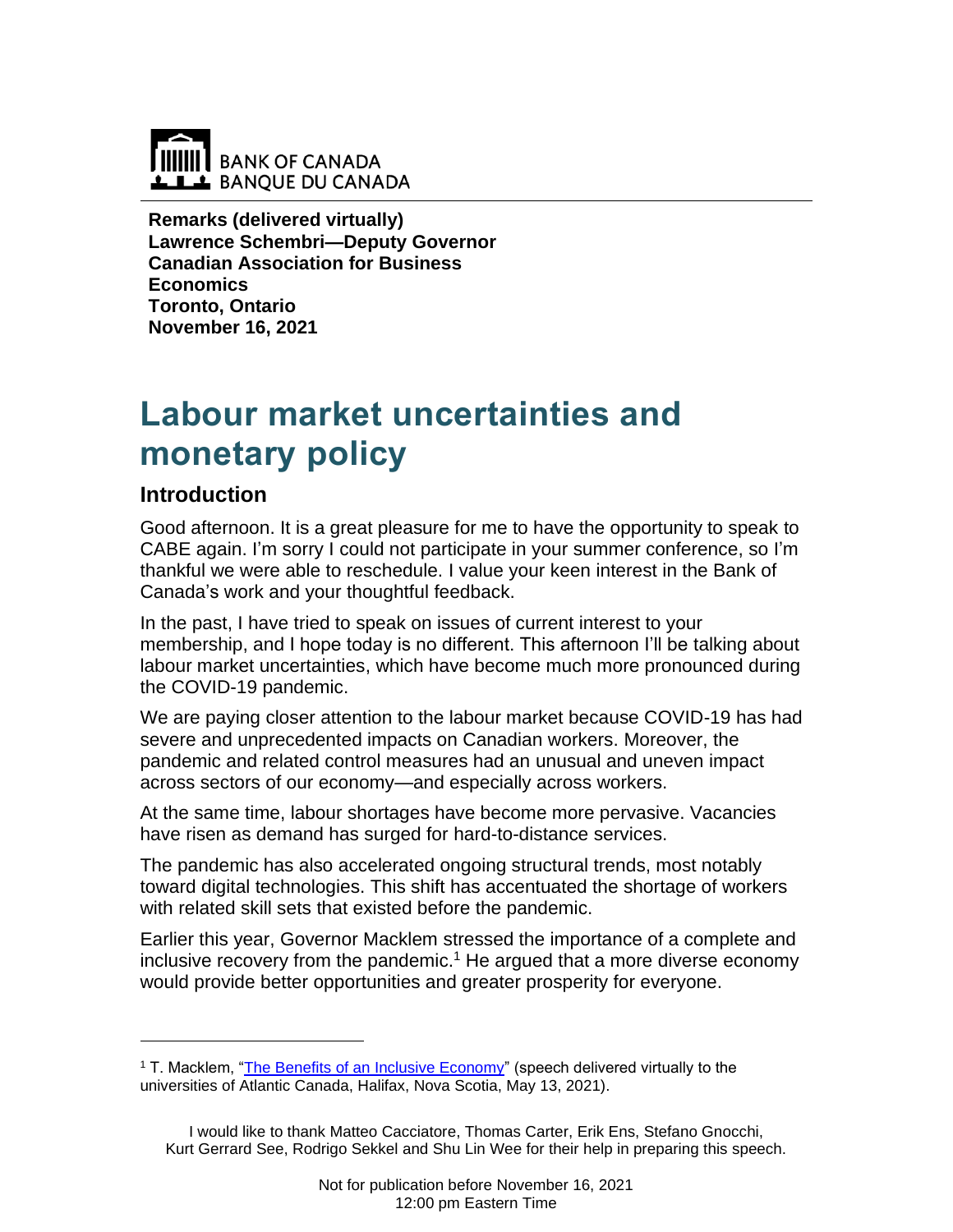And so the complicated effects on the labour market of the COVID-19 pandemic and ongoing structural shifts raise an important question: How can monetary policy adapt and best promote this inclusive recovery?

To consider this question, I will begin by exploring two related labour market uncertainties.

The first concerns the level of maximum sustainable employment. This issue is critical because our current forward guidance for holding the policy interest rate at the effective lower bound is conditional on economic slack being absorbed, so that inflation is sustainably at our 2 percent target. For the economy to be operating at its productive capacity, employment should be at its maximum sustainable level.

The second related uncertainty involves the relationship between labour market tightness and inflation. If this relationship—which we generally refer to as the Phillips curve—is less certain, then observed inflation provides less information about the state of the economy and employment.

I will then explain the comprehensive approach we are taking to assess labour market conditions, which should help us better manage these uncertainties and achieve our inflation target.

## **Labour market impacts and uncertainties**

When the pandemic first struck in the spring of 2020 and our economy went into lockdown, about 3 million workers lost their jobs. Many of those who remained employed worked fewer hours.

Women, youth, visible minorities and recent immigrants experienced substantial job losses. This is because many worked in lower-wage, hard-to-distance industries such as hospitality, recreation, retail and personal services. **Chart 1** shows that the lowest-paid occupations have experienced the largest employment losses.



#### **Chart 1: Employment by occupation and wage level**

Note: Occupations (2-digit NOCS) are grouped based on 2019 median wages, such that each group accounts for one-fifth of the total number of employees in 2019.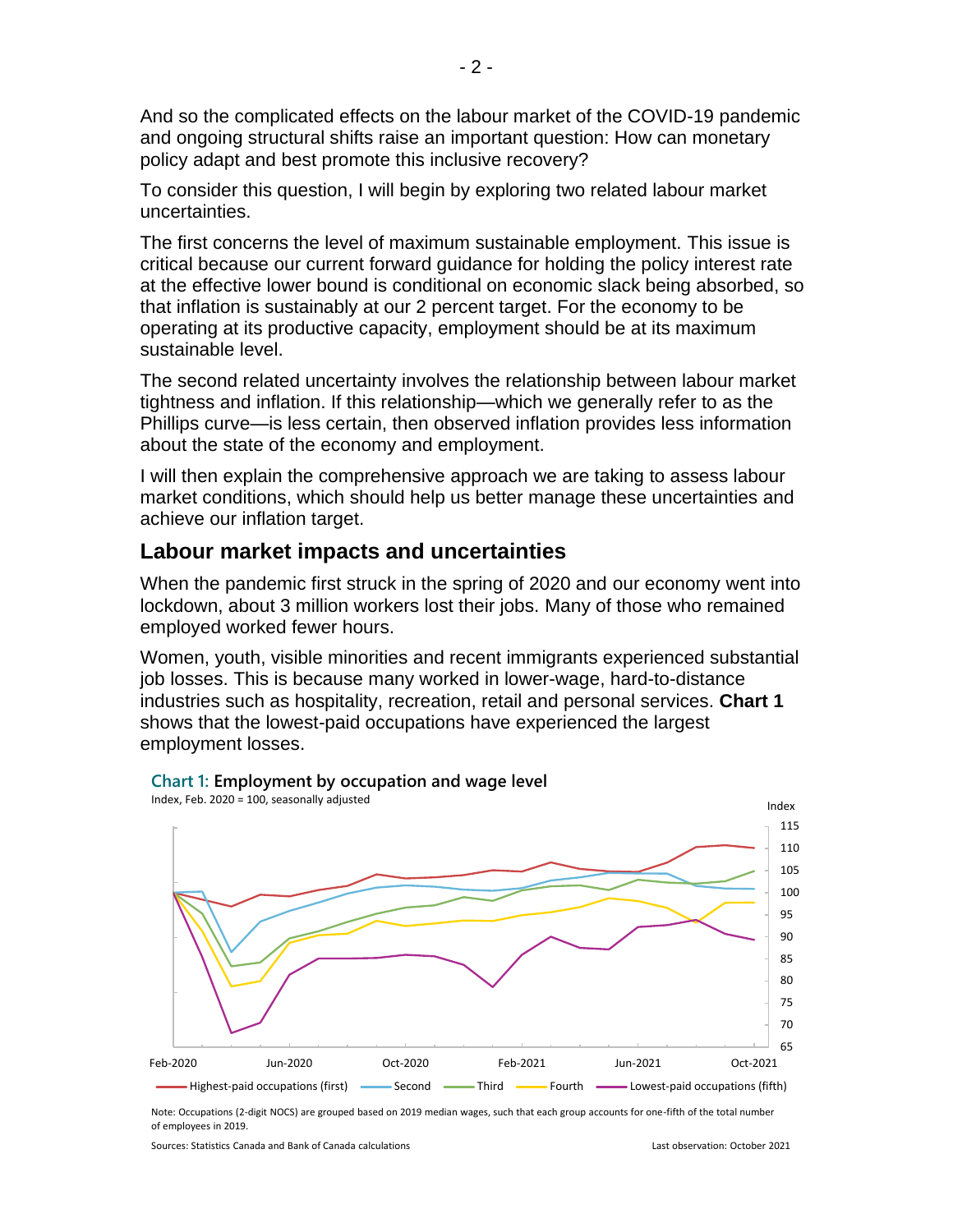Earlier in the pandemic, the recovery in employment varied across workers, with those in the goods-producing industries returning to work sooner than those engaged in hard-to-distance services.

However, in recent months this pattern has reversed. As the rate of vaccination has increased, health restrictions have eased and employment in service industries has rebounded. At the same time, global supply constraints have dampened economic activity and employment in some goods-producing industries.

Overall, the labour market has recovered the pandemic-induced job losses, but considerable excess capacity remains. The rates of unemployment and underemployment remain elevated, especially for certain groups in the labour force.

The COVID-19 pandemic also compounded the impacts of ongoing structural trends, making it more difficult to assess the health of the labour market and the overall state of employment. Transformative forces like technological change, demographic shifts, globalization and new forms of employment relationships have changed our job market in important ways that are not yet fully understood.

So let's turn now to the question of how these uncertainties affect the conduct of monetary policy.

With an inflation target, our normal practice is to look ahead and adjust the degree of monetary stimulus to affect the level of aggregate demand and close any gap with potential output or aggregate supply. With inflation expectations well anchored at 2 percent, inflation should sustainably come back to target when economic slack is absorbed and the economy returns to maximum employment.

Employment is the most important determinant of our economy's productive capacity. And so it's worth noting that in most circumstances, closing the output gap implies that the economy has reached maximum employment.

But labour market uncertainties pose a challenge to the foundations of this paradigm. Specifically, with these uncertainties, it's harder to know when the economy has reached maximum employment and the output gap has been closed.

It is also more difficult to gauge underlying inflationary pressure when the Phillips curve relationship is uncertain.

Let's explore each issue in more detail to better understand how monetary policy should adapt to these uncertainties.

#### *Maximum sustainable employment*

We'll begin with the concept of maximum sustainable employment. By this, I mean the highest level of employment that the economy can sustain without triggering inflationary pressure.

It's an *important* concept. Maximum employment implies an inclusive economy, with ample opportunity for everyone who wants to work.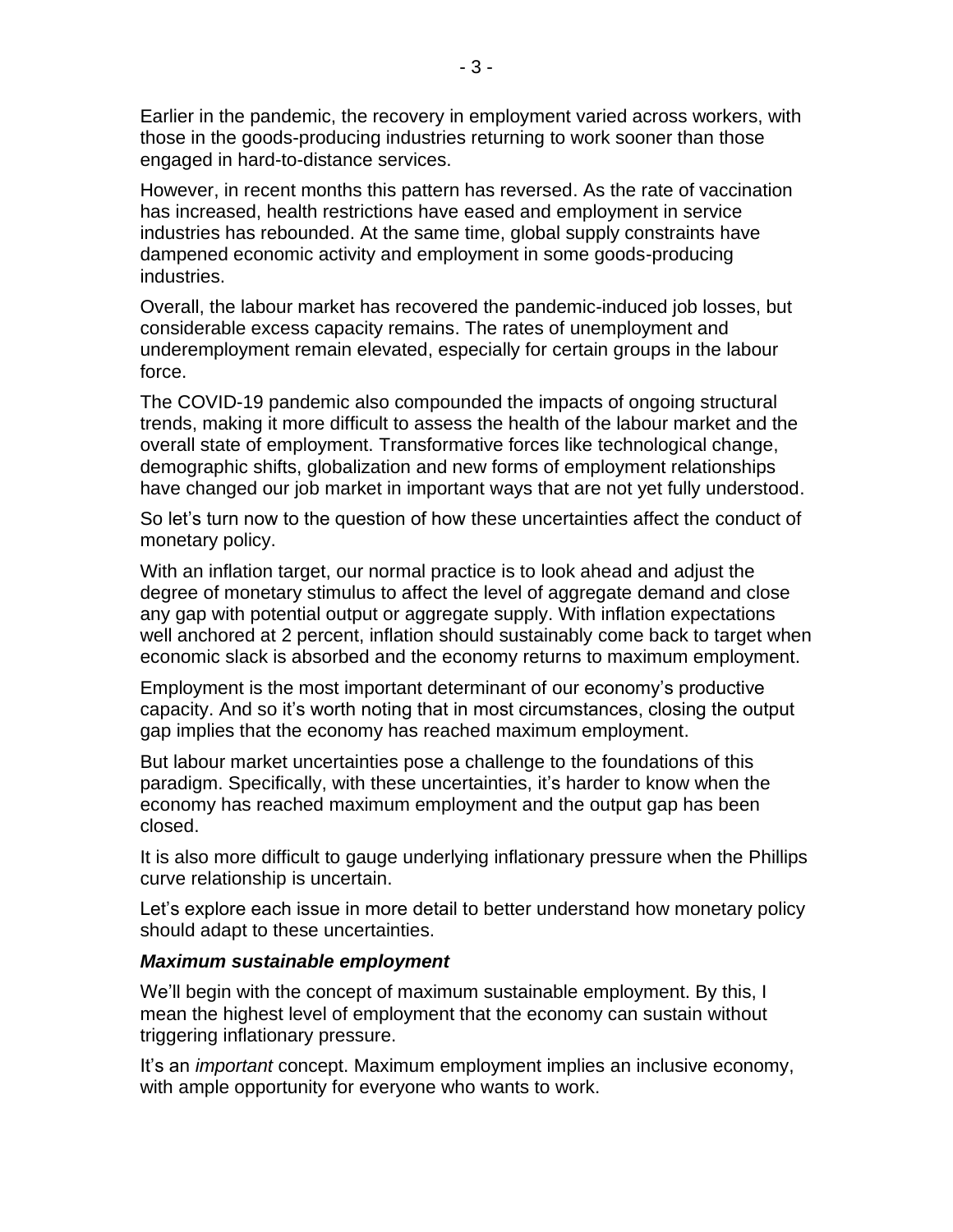It's also a *complex* concept because the labour market is not one single market. Rather, it is the sum of many markets, differentiated by a variety of characteristics, including skill, industry and location.

It is also a dynamic market, one in which some workers are transitioning in and out of the labour force, while others are moving between jobs.<sup>2</sup>

Consequently, it's difficult to know whether workers are in jobs that match their skills and are working the number of hours they want. In other words, it's hard to know when we're using all of our available human resources to their greatest potential.

As I mentioned earlier, important structural forces are affecting the labour market. These forces are likely causing the level of maximum sustainable employment to change, thus making it more difficult to identify. While monetary policy cannot undo the impact of these forces on the labour market, it must deal with the resulting uncertainty.

For example, an aging population and higher levels of immigration are having opposing effects on labour supply. In addition, globalization and technological change—especially digitalization—are affecting labour demand. These forces are shifting the demand for, and supply of, different skill sets. They are also contributing to job mismatches—ongoing vacancies while some workers remain unemployed. So their net effect on maximum employment is unclear.

Also, the nature of employment is changing: consider, for example, the rising prevalence of part-time or short-term work, especially among our youth.<sup>3</sup> A related but distinct trend is the increase in gig employment—such as being an Uber driver—where workers are independent contractors, not employees. 4

Do these trends toward less traditional forms of work reflect the impact of new digital technologies, the higher costs that firms bear with full-time employment, or workers' changing preferences? It is likely some combination of these factors, but we are unsure of the individual effects.

Beyond these longer-term forces, COVID-19 is shaking up an already shifting labour market through its uneven impacts across sectors and by accelerating the adoption of digital technology to facilitate working and shopping from home. As a result, it has become even harder to separate trends from cycles.

 $2$  This dynamism implies that even at maximum sustainable employment, frictional unemployment will always exist as workers seek better opportunities and move between jobs.

 $3$  A recent Statistics Canada study finds that since 1976, part-time work for youth aged 15 to 30 who are not in school has increased substantially and that this increase has largely been involuntary. For more information, refer to R. Morissette, ["Chapter 2: Youth Employment in](https://www150.statcan.gc.ca/n1/pub/42-28-0001/2021001/article/00002-eng.htm)  [Canada,](https://www150.statcan.gc.ca/n1/pub/42-28-0001/2021001/article/00002-eng.htm)" *Portrait of Youth in Canada: Data Report*, Statistics Canada (July 26, 2021).

<sup>&</sup>lt;sup>4</sup> More information about the gig economy can be found in O. Kostyshyna and C. Luu, "The Size [and Characteristics of Informal \("Gig"\) Work in Canada,](http://www.bankofcanada.ca/?p=203842)" Bank of Canada Staff Analytical Note No. 2019-6 (February 2019) and S.-H. Jeon, H. Liu and Y. Ostrovsky, "Measuring the Gig [Economy in Canada Using Administrative Data,](https://www150.statcan.gc.ca/n1/pub/11f0019m/11f0019m2019025-eng.htm)" Statistics Canada Analytical Studies Branch Research Papers Series 11F0019M No. 437 (December 16, 2019). Also see research on multiple job-holding patterns: O. Kostyshyna and E. Lalé, "[On the Evolution of Multiple Jobholding in](http://www.bankofcanada.ca/?p=208545)  [Canada,](http://www.bankofcanada.ca/?p=208545)" Bank of Canada Staff Working Paper No. 2019-49 (December 2019).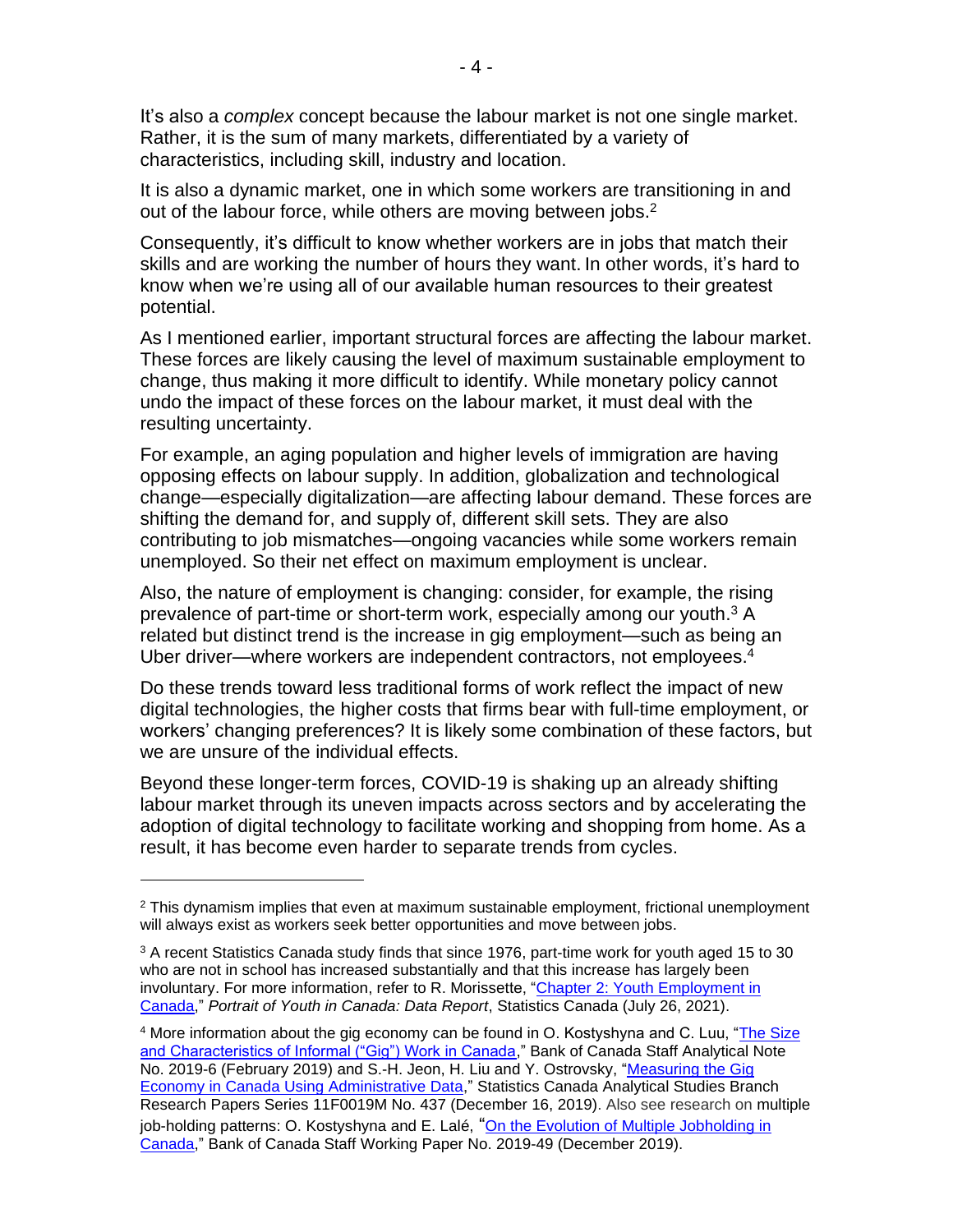And as in other recessions, we expect the pandemic shock will have some scarring effects, and they could be larger given its profound and pervasive impacts. As shown in **Chart 2**, the long-term unemployment rate is currently at an elevated level. We could see the skills of these workers erode and their attachment to the labour market weaken.





So, as you can see, ongoing structural changes and the effects of the pandemic have made it much more difficult to assess the overall state of employment and capacity pressures. This poses an important challenge to monetary policy.

#### *The Phillips curve*

Now let me turn to a second, and closely related, aspect of labour market uncertainty: the nature of the Phillips curve.

In its simplest form, the Phillips curve relationship says that inflation is determined primarily by two factors: inflation expectations and economic slack.

Now, what does the Canadian evidence tell us about these two factors?

Inflation expectations have been relatively well anchored in Canada since the mid-1990s. People and businesses expect the Bank to do its job of keeping inflation around 2 percent because we have done so for more than 25 years. Since inflation expectations have been well anchored for some time, this factor has remained largely unchanged.

As for economic slack, we've seen in Canada that when the economy is operating below its potential and unemployment is elevated, inflation tends to be below 2 percent.<sup>5</sup> However, estimates of this Phillips curve relationship are less

Sources: Statistics Canada and Bank of Canada calculations Last observation: October 2021 Note: Long-term unemployment refers to those who have been unemployed for 27 weeks or more. The short- and long-term unemployment rates do not sum up to the overall unemployment rate because some people are unemployed for an unknown duration.

 $5$  The relationship between inflation and the output gap can most easily be seen using underlying inflation estimated by our core inflation measures. For more information, see H. Lao and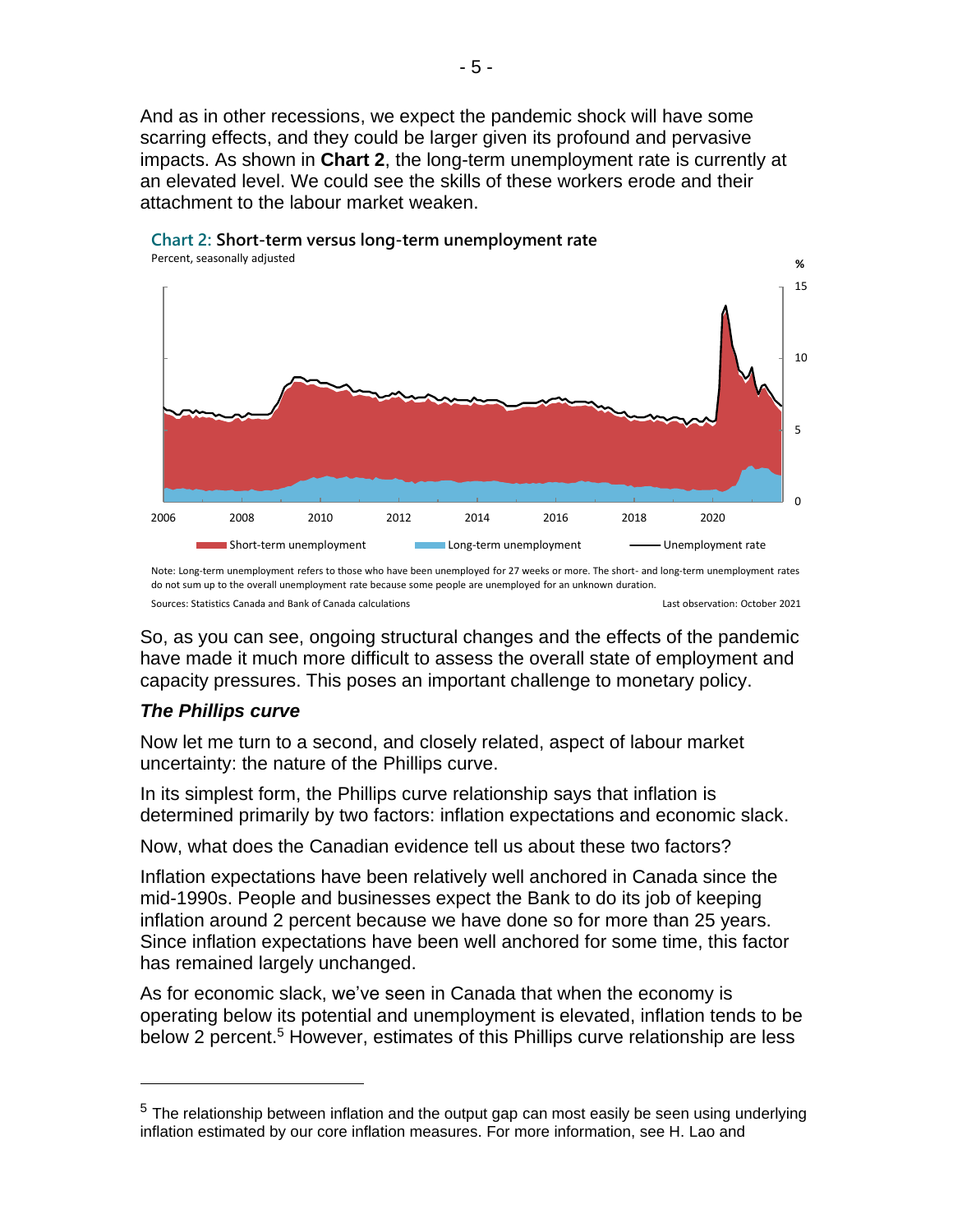precise when the economy is operating above potential. This is primarily because there have been fewer instances of excess demand over the past 25 years.

In addition, it seems the nature of the Phillips curve relationship changed after central banks adopted inflation targeting. The Canadian evidence suggests that, with firmly anchored inflation expectations, the relationship between inflation and the output gap has weakened. In other words, the Phillips curve has become flatter.<sup>6</sup>

These findings on the flattening of the Phillips curve also generally hold in other advanced economies, so the Canadian evidence is not unusual.<sup>7</sup>

In addition, a recent Bank review of literature on the shape of the Phillips curve in advanced economies finds that while the curve appears to have become flatter, it may be convex. In other words, it steepens as output increases beyond the economy's normal productive capacity.<sup>8</sup> This implies that when the economy is running above its potential, there is an even greater impact on inflation.<sup>9</sup>

To summarize, the evidence for Canada indicates that the relationship between labour market conditions and inflationary pressure has weakened and become difficult to measure—especially in periods of excess demand. This uncertainty is closely related to the ambiguity about the level of maximum sustainable employment. Because the Phillips curve relationship has weakened, observed inflation provides less information about the level of maximum sustainable employment.<sup>10</sup>

C. Steyn, ["A Comprehensive Evaluation of Measures of Core Inflation in Canada: An Update,](http://www.bankofcanada.ca/?p=206468)" Bank of Canada Staff Discussion Paper No. 2019-9 (September 2019).

<sup>&</sup>lt;sup>6</sup> For recent evidence, see A. Landry and R. Sekkel, "Has the Canadian Phillips Curve Flattened? Evidence from VARs," Bank of Canada Staff Analytical Note (forthcoming). Earlier evidence can be found in P. Beaudry and M. Doyle, ["What Happened to the Phillips Curve in](http://www.bankofcanada.ca/?attachment_id=39656) the 1990s in [Canada?"](http://www.bankofcanada.ca/?attachment_id=39656) (2010) and F. Demers, ["The Canadian Phillips Curve and Regime Shifting,](http://www.bankofcanada.ca/?p=11926)" Bank of Canada Staff Working Paper No. 2003-32 (October 2003)

 $7$  For evidence of flattening of the US Phillips curve, see, among others, L. M. Ball and S. Mazumder, ["Inflation Dynamics and the Great Recession,](https://www.brookings.edu/wp-content/uploads/2016/07/2011a_bpea_ball.pdf)" *Brookings Papers on Economic Activity* (Spring 2011): 337–381; and M. Del Negro, M. Lenza, G. Primiceri and A. Tambalotti, ["What's Up with the Phillips Curve?"](https://can01.safelinks.protection.outlook.com/?url=https%3A%2F%2Fwww.brookings.edu%2Fwp-content%2Fuploads%2F2020%2F03%2FDel-Negro-et-al-Conference-Draft.pdf&data=04%7C01%7CJBrian%40bank-banque-canada.ca%7Ca11239f0f5f64954d71308d9697a6297%7C164f988ba2f44584aeaa21bd4a0234bc%7C0%7C0%7C637656796622191058%7CUnknown%7CTWFpbGZsb3d8eyJWIjoiMC4wLjAwMDAiLCJQIjoiV2luMzIiLCJBTiI6Ik1haWwiLCJXVCI6Mn0%3D%7C1000&sdata=r13sIWnvZygAIBru0GXmCIt6QThXiry2EVEZn%2B6TgZs%3D&reserved=0) *Brookings Papers on Economic Activity: BPEA Conference Drafts* (March 2020): 1–75.

<sup>&</sup>lt;sup>8</sup> St-Cyr (2018) reviews 35 studies: R. St-Cyr, "Non-linéarité de la courbe de Phillips : un survol [de la littérature,](http://www.bankofcanada.ca/?p=196790)" Bank of Canada Staff Analytical Note No. 2018-3 (January 2018). See also K. Forbes, J. Gagnon and C. Collins, ["Low Inflation Bends the Phillips Curve Around the World:](https://www.piie.com/sites/default/files/documents/wp21-15.pdf)  [Extended Results,](https://www.piie.com/sites/default/files/documents/wp21-15.pdf)" Peterson Institute for International Economics Working Paper No. 21-15 (September 2021).

<sup>&</sup>lt;sup>9</sup> One likely mechanism driving this result is that as output expands, an increasing number of firms run up against capacity constraints. See T. Macklem, ["Capacity Constraints, Price](http://www.bankofcanada.ca/?attachment_id=29391)  [Adjustment, and Monetary Policy"](http://www.bankofcanada.ca/?attachment_id=29391) *Bank of Canada Review* (Spring 1997): 39–56; and C. Boehm and N. Pandalai-Nayar, ["Convex Supply Curves"](https://www.nber.org/system/files/working_papers/w26829/w26829.pdf) National Bureau of Economic Research Working Paper No. 26829 (March 2020).

<sup>10</sup> M. Cacciatore, D. Matveev and R. Sekkel, "Uncertainty and Macroeconomic Experimentation: Empirical Challenges and Insights from the Academic Literature," Bank of Canada Staff Discussion Paper (forthcoming) demonstrates that when the Phillips curve is flatter, it becomes more difficult to use signals from actual inflation to identify maximum sustainable employment.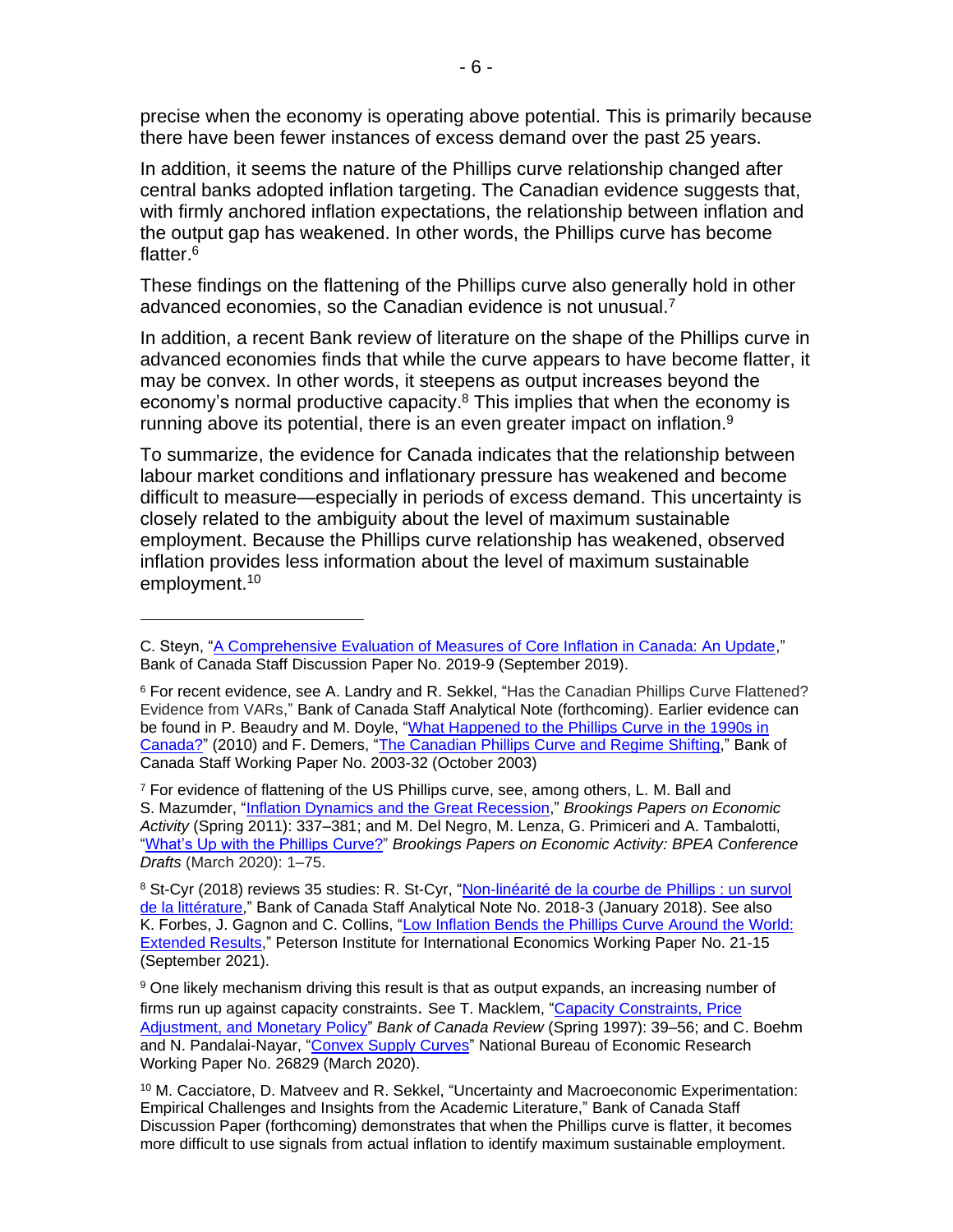Taken together, these uncertainties call for a deeper understanding of the labour market in the conduct of monetary policy.

### **Better assessment of labour market conditions**

As we've observed, the pandemic has had an unprecedented and uneven impact on the labour market. To better understand this unusual impact, we took a broad set of labour market indicators, compared their current values against those predicted by historical experience and computed a disagreement index to capture the variation.<sup>11</sup>

As you can see from **Chart 3**, the index spiked at the height of the pandemic and remains above its historical average. This finding suggests that traditional labour market indicators, such as the unemployment rate, did not fully capture the experiences of different workers over the course of the pandemic.





Sources: Statistics Canada and Bank of Canada calculations Last observation: October 2021

The persistence of this uneven impact over the past year and a half has highlighted the need to develop an expanded and integrated set of labour market indicators. This approach would better gauge the health of the labour market as

<sup>&</sup>lt;sup>11</sup> This index of disagreement is based on the dispersion of the differences between each indicator's observed value and that predicted by a set of summary statistical measures that capture the common historical co-movements across this set of indicators. For more information on this index, called the Expanded Labour Market Indicator, see E. Ens, L. Savoie-Chabot, K. See and S. L. Wee, ["Assessing Labour Market Slack for Monetary Policy"](http://www.bankofcanada.ca/?p=223008) Bank of Canada Staff Discussion Paper No. 2021-15 (October 2021).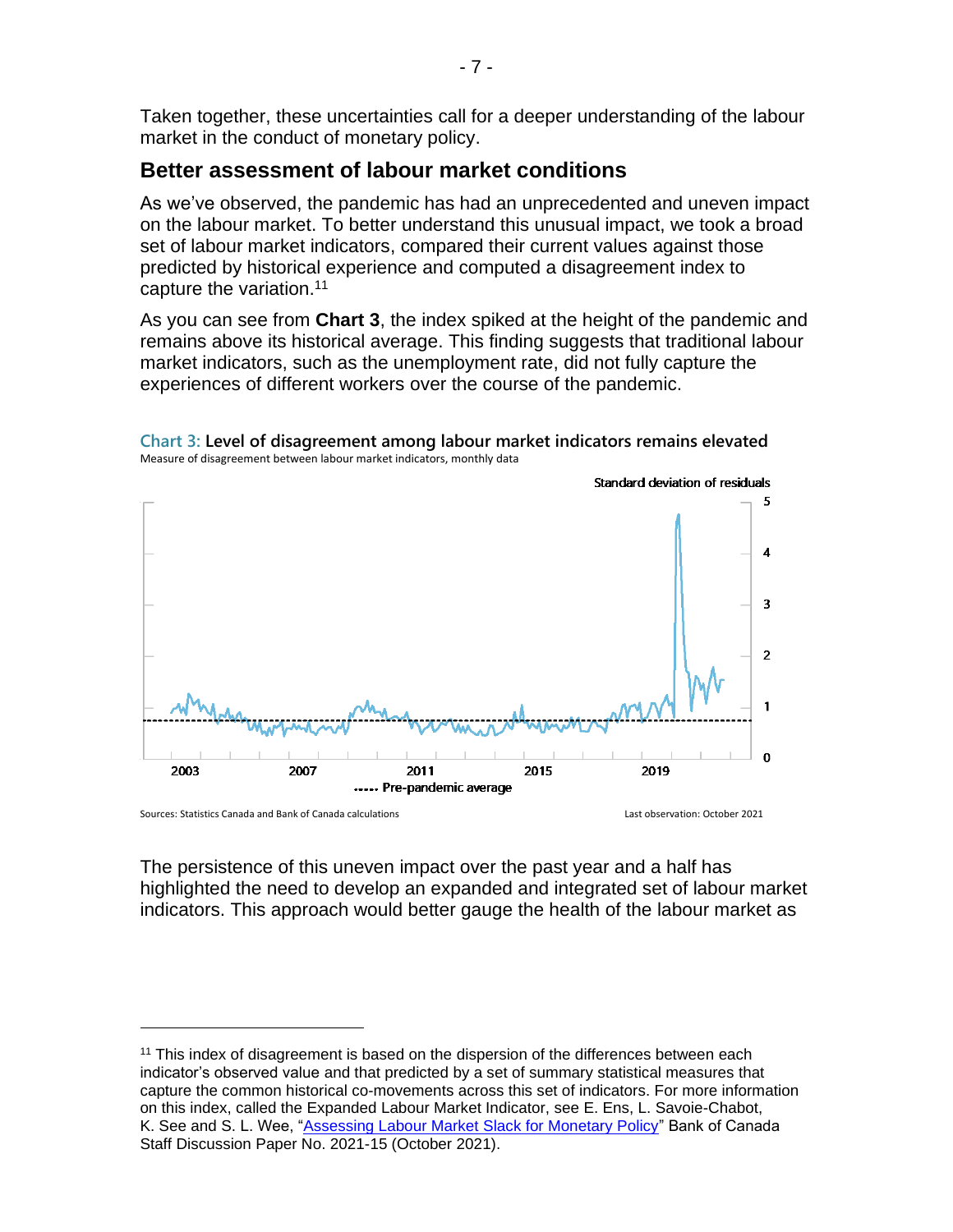the economy recovers from the pandemic.<sup>12</sup> And it would better reflect the complex, diverse and dynamic nature of our labour market.

For this purpose, we developed an expanded three-dimensional approach. In addition to a set of measures of overall labour market conditions, we added a second dimension that consists of indicators of labour market inclusion for different types of workers, by age, gender and education. A third dimension incorporates indicators of job characteristics and matching that are designed to capture situations where Canadians are working fewer hours than they want or are in jobs that do not take full advantage of their skills.

**Figure 1** illustrates this approach. The recovery of each indicator is depicted as a progress bar that compares its current value to its lowest point during the crisis (the inside ring). An indicator is viewed as fully recovered when it reaches its 2019 pre-pandemic benchmark value (the outside ring).<sup>13</sup>

<sup>12</sup> For further details on this approach, see E. Ens, L. Savoie-Chabot, K. See and S. L. Wee (2021) and Bank of Canada, ["Labour Market Recovery from COVID-19.](http://www.bankofcanada.ca/?p=223284)"

<sup>&</sup>lt;sup>13</sup> In this case, we use the 2019 monthly or quarterly average as our benchmark. Shortly after the pandemic struck and the economy was in lockdown, most of these measurements would have been at or close to zero, so the bars would have been very small or even absent.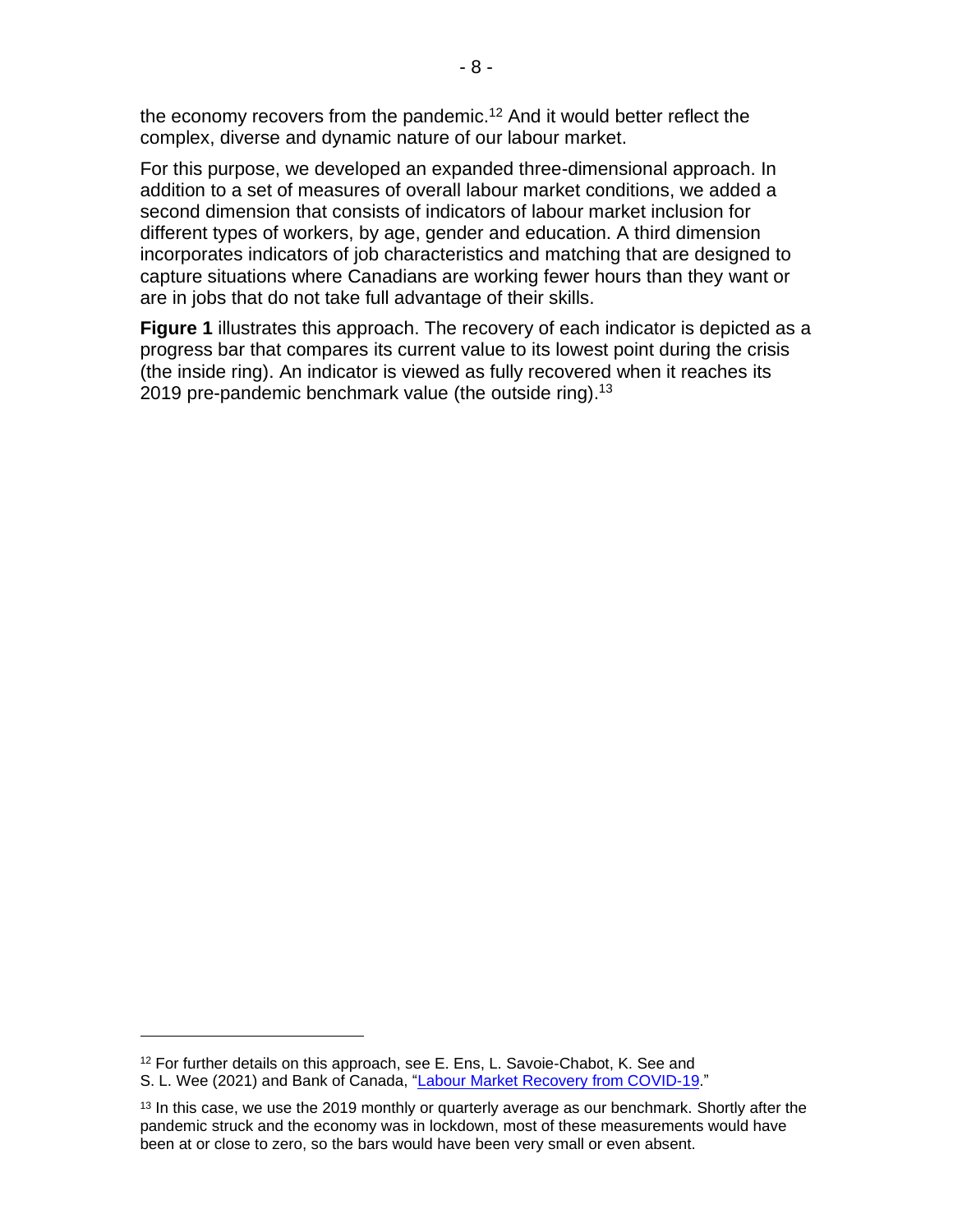

**Figure 1: Summary of labour market measures**

Sources: Statistics Canada, Bank of Canada and Bank of Canada calculations

Last observations: LFS, October 2021; SEPH, August 2021; BOS, 2021Q3; JVWS, 2021Q2; National accounts, 2021Q2 Note: LFS is Labour Force Survey; SEPH is Survey of Employment, Payroll and Hours; BOS is Business Outlook Survey; JVWS is Job Vacancy and Wage Survey

This approach provides some key observations about the current state of the labour market. The most important is that the labour market has improved significantly since the low point of the crisis, which occurred during the first lockdown in the spring of 2020. Groups that suffered the greatest job losses, such as women and youth, have experienced a near-complete recovery. This suggests that much of the unevenness introduced by the pandemic may not be permanent.

But we still see areas of slack, notably the high share of long-term unemployed and the elevated unemployment rates of older workers. Wage growth also continues to lag.

Going forward, a similar granular and integrated approach could be used to evaluate the state of the labour market to help identify and thereby reduce the uncertainty surrounding the level of maximum sustainable employment. The